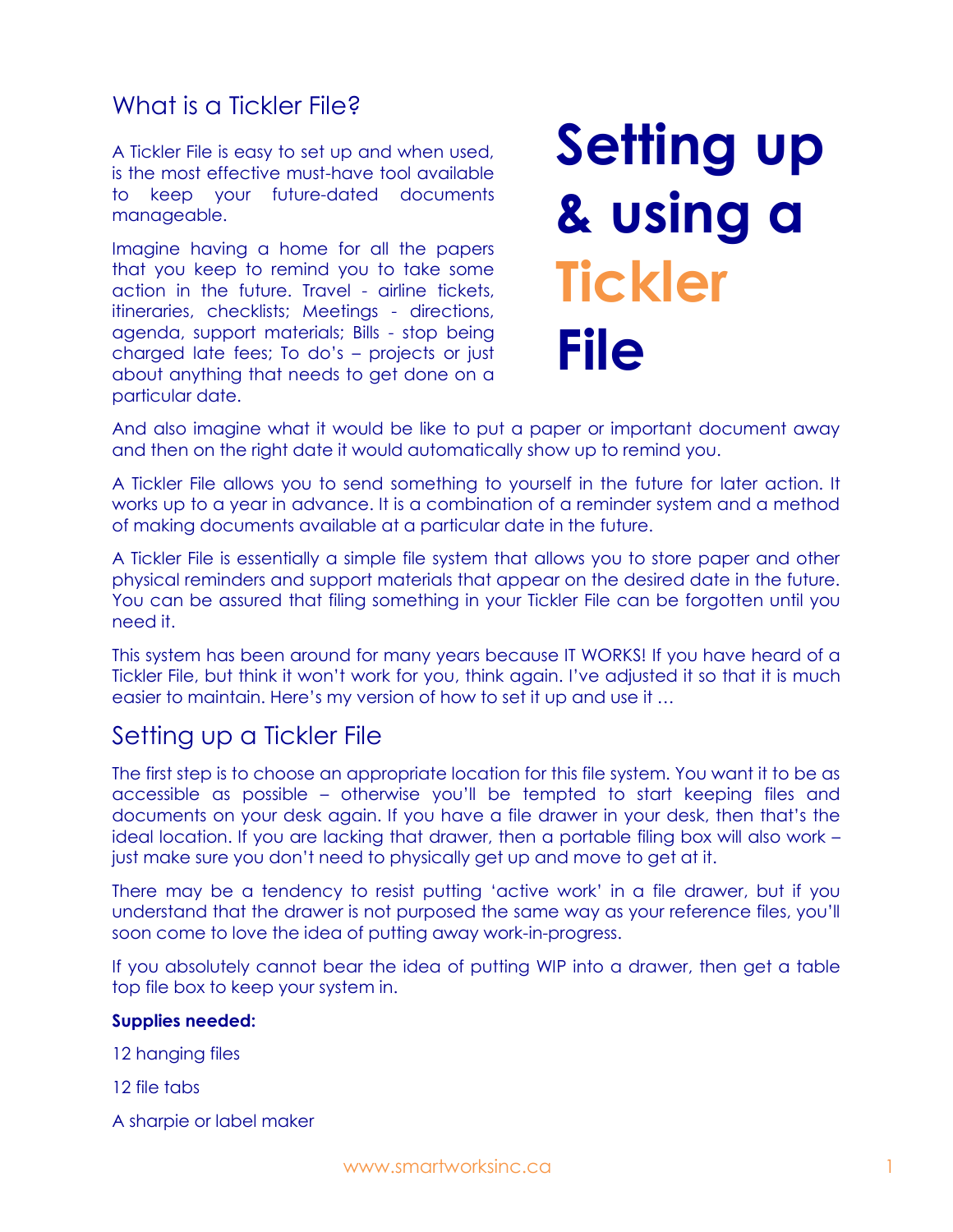Okay, here we go …

Label your file tabs January through to December – one for each hanging file – and attach it to the front of the hanging file. The reason you do this is so that the label doesn't get hidden by the papers and stuff you'll be putting in there. Another reason is you can grab the tab and pull it towards you thereby opening up the file. This may eliminate those frustrating misfiling of documents.

APRIL

Arrange the files like this: place the current month at the front followed by the other months in consecutive order. This example shows that May was the current month at the time the photo was taken.

| <b>MARCH</b>     |  |
|------------------|--|
| <b>FEBRUARY</b>  |  |
| JANUARY          |  |
| <b>DECEMBER</b>  |  |
| <b>NOVEMBER</b>  |  |
| <b>OCTOBER</b>   |  |
| <b>SEPTEMBER</b> |  |
| <b>AUGUST</b>    |  |
| JULY             |  |
| JUNE             |  |
|                  |  |
| <b>MAY</b>       |  |
|                  |  |

Voila!!

Now, let's start using it …

Process your tasks by determining the due date then placing the file/document into the appropriate Tickler File Folder.

There's one more step before you move on to the next one – you also need to schedule appropriate time in your calendar to get the work done. Otherwise, you may find that you are getting to the end of your day and you still haven't 'found' time to work on the Ticker File items.

Whenever I put something into my calendar, I will make note that I have a document in my Tickler File. I simply used the initials TF – that's my clue that I need to retrieve it.

At the end of the month pick up the expired Month Folder and move it to the back of the system so that the current Month Folder is now the first folder you see. This is the part I love … by physically moving it, you can catch any stray papers that may have been missed along the way. Reschedule them, and put them into the current month folder.

That's it. Easy huh?

### What kind of things can you put into a Tickler File?

Here's just a small sampling of what you can use this system for …

Bills Never pay late fees again. Place your bills in the Tickler File on a 'pay by' date, allowing sufficient lead time for processing and mailing.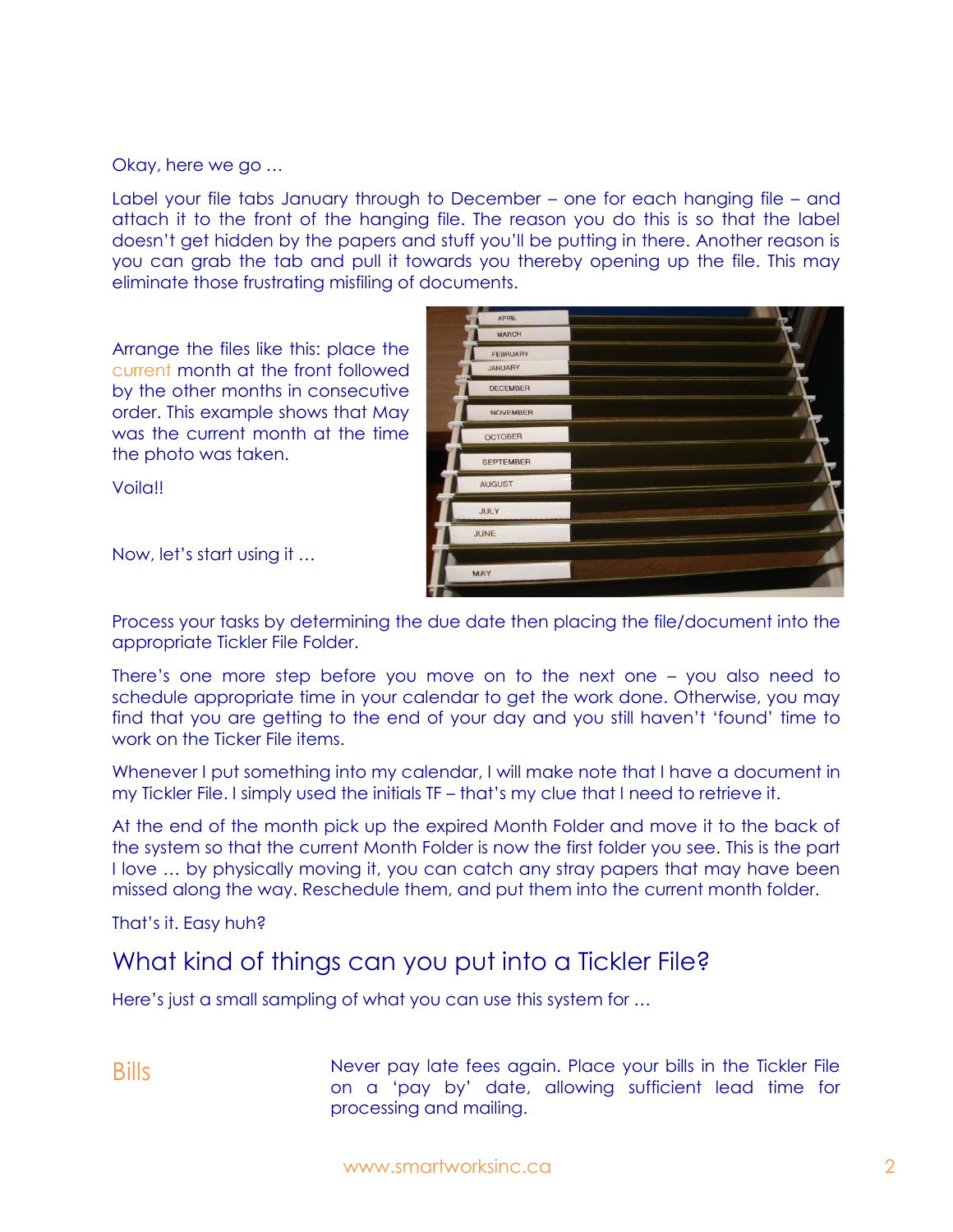Time sensitive documents Reports, forms and other time-sensitive documents can be easily managed by placing them in the folder when you want to take action on those items. For reports that need to be done on a standard cycle, put a blank form in the folder to remind you on that day. Re-file the reminder for the next one. **Travel** documents Not only can your store your travel tickets, but you can also store supporting documents for your trip. Items such as hotel and car rental information and confirmation numbers, maps, directions and even your passport. **Meeting** preparation information Keep track of client meeting information such as agenda, directions, support materials and even who you will be meeting with. Prepare a packet in advance with all the appropriate info. Follow-up Stay on top of delegated actions or other things that you don't want to forget to do. Often when we delegate something to another person we expect that they will do it, but in reality, they might forget about the request, or not consider it a priority. Your Tickler File acts as a follow-up reminder system. It allows you to monitor the progress of a delegated task. Reminders Stuff like set/review goals, call a relative, clean files, back up computer data, etc. Tickets and invitations for events Put tickets to that concert, sporting event, etc. in the day prior to the event. Make sure you schedule it in your calendar too. Birthdays and anniversaries Create an index card with each person's name and birthday then place it in the appropriate month folder. An advantage of using cards is you can record a note of what you gave or did for that person's birthday to avoid the embarrassment of

and much more … Don't let this list limit you. Use your imagination! Unsure of where to put something? Use your Tickler File. It will soon become your go-to place for those papers that you can't seem to remember where you may have put.

repeating last year's gift.

You can use this system at home too!